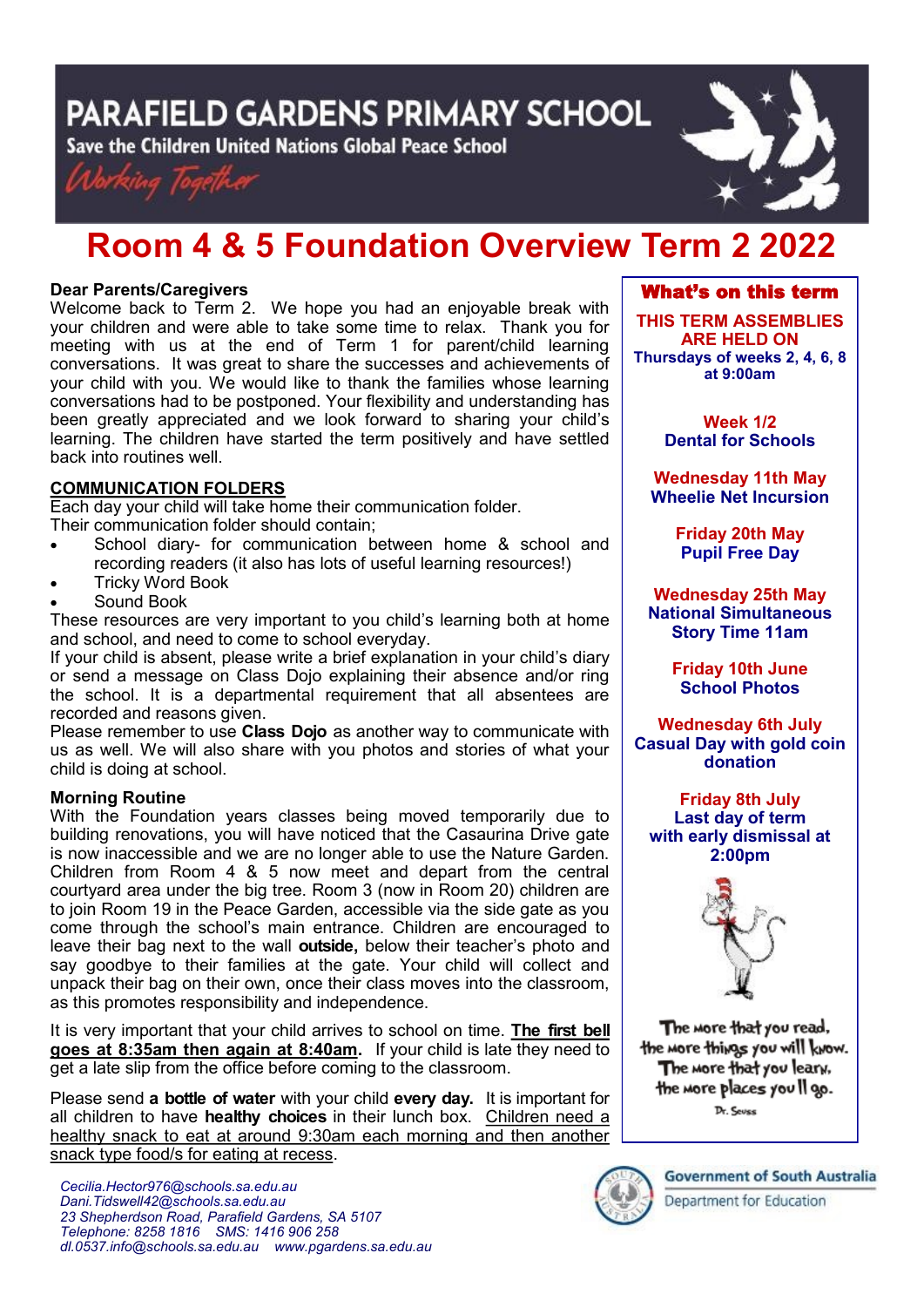

We are super excited to commence our *Jolly Phonics* program this term!*. Jolly Phonics* centres around the teaching of sounds in a particular order, which enables children to form and write words using a fun and exciting approach. There are 40+ sounds in the English language. These sounds and the letters that relate to them will be the primary focus this term in literacy. The letters are introduced in an interesting and sequential way, involving plenty of actions and stories. We will be exploring rhyme, syllables and word building to compliment and further develop phonological awareness.

#### *Readers are changed on Monday, Wednesday and Friday.*

*Borrowing Day is Monday*



*'Reading to the mind is like exercise to the body'. Sir Richard Steele*



This term we will be focusing on books written by Julia Donaldson. Story Tables will be established to engage and explore her texts on a deeper level. This will be a whole class shared experience focusing on reading strategies, comprehension and embedding a love of reading and stories.

The class will begin Book Making this term, where the children become authors of their own books. Book Making offers an authentic, purposeful writing experience. The children write both fiction and nonfiction books on topics that interest them. They apply their personal knowledge and skills to create incredible texts. They pay attention to details like title, author, text features and illustrations. They always keep in mind the audience and what makes a book interesting. It has been wonderful to see the children be incredibly engaged and motivated to be the best author they can be. They find inspiration from our favourite texts and authors as well as their own experiences.

# **MATHEMATICS**

This term the children will continue with **number and algebra.** The children will participate in hands on activities to develop their counting skills. They will continue to learn the 'secret codes'. The secret code is the name given to a range of mental strategies created by Ann Baker (Natural Maths). Each strategy has a code that is used by students when solving problems eg subitising (immediately recognising how many in a group), rainbow facts (any numbers that add up to 10), doubles (identifying objects which occur in pairs).

The children will also participate in activities involving measurement. They will use direct and indirect comparisons to decide which is longer, heavier or holds more and explain reasoning in everyday language.

**SUBITISING**

Seeing 5 immediately. without counting  $1, 2, 3, 4, 5,$ 



**Sometimes you don't need to count. You just suddenly know how many in a group.** 



**RAINBOW FACTS Pairs of numbers that add together to equal 10.**